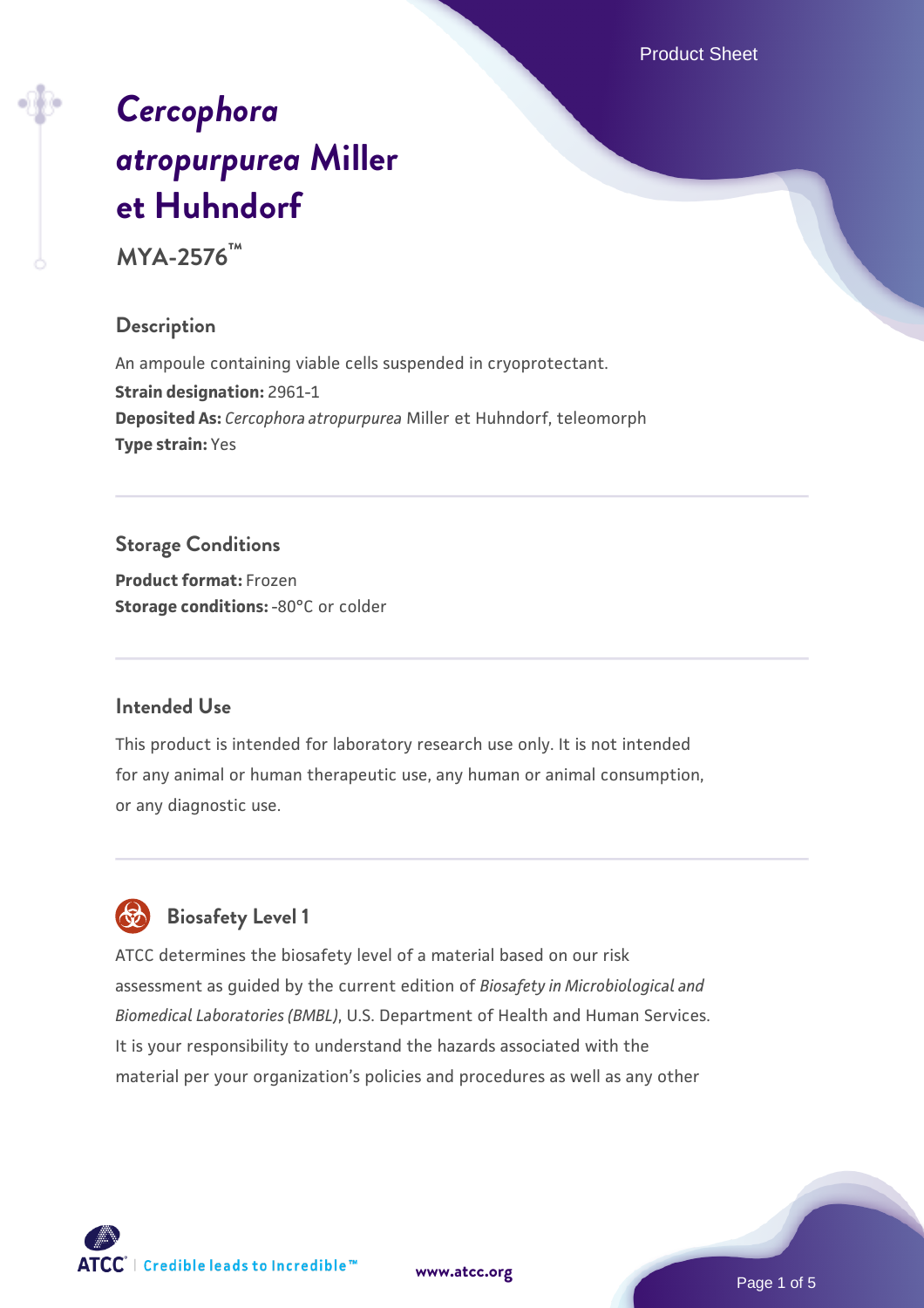#### **[Cercophora atropurpurea](https://www.atcc.org/products/mya-2576)** [Miller et Huhndorf](https://www.atcc.org/products/mya-2576) Product Sheet **MYA-2576**

applicable regulations as enforced by your local or national agencies.

ATCC highly recommends that appropriate personal protective equipment is always used when handling vials. For cultures that require storage in liquid nitrogen, it is important to note that some vials may leak when submersed in liquid nitrogen and will slowly fill with liquid nitrogen. Upon thawing, the conversion of the liquid nitrogen back to its gas phase may result in the vial exploding or blowing off its cap with dangerous force creating flying debris. Unless necessary, ATCC recommends that these cultures be stored in the vapor phase of liquid nitrogen rather than submersed in liquid nitrogen.

#### **Certificate of Analysis**

For batch-specific test results, refer to the applicable certificate of analysis that can be found at www.atcc.org.

## **Growth Conditions**

**Medium:**  [ATCC Medium 307: Cornmeal agar](https://www.atcc.org/-/media/product-assets/documents/microbial-media-formulations/3/0/7/atcc-medium-307.pdf?rev=5cd8aaa5fcde44f5873396cc2a06f590) **Temperature:** 24°C

## **Handling Procedures**

**Frozen ampoules** packed in dry ice should either be thawed immediately or stored in liquid nitrogen. If liquid nitrogen storage facilities are not available, frozen ampoules may be stored at or below -70°C for approximately one week. **Do not under any circumstance store frozen ampoules at refrigerator**

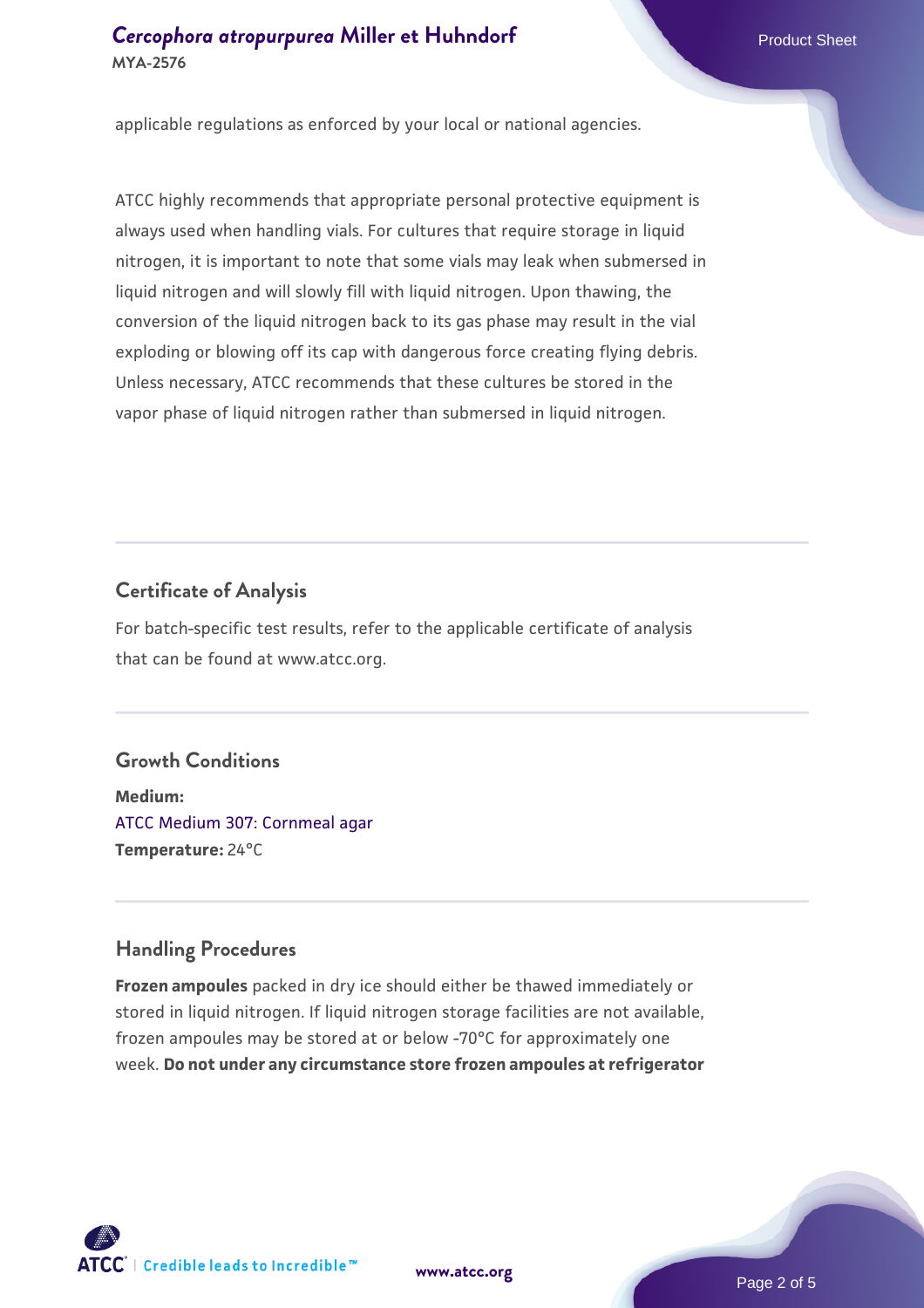## **[Cercophora atropurpurea](https://www.atcc.org/products/mya-2576)** [Miller et Huhndorf](https://www.atcc.org/products/mya-2576) Product Sheet **MYA-2576**

**freezer temperatures (generally -20°C)**. Storage of frozen material at this temperature will result in the death of the culture.

- 1. To thaw a frozen ampoule, place in a **25°C to 30°C** water bath, until just thawed **(approximately 5 minutes)**. Immerse the ampoule just sufficient to cover the frozen material. Do not agitate the ampoule.
- 2. Immediately after thawing, wipe down ampoule with 70% ethanol and aseptically transfer at least 50 µL (or 2-3 agar cubes) of the content onto a plate or broth with medium recommended.
- 3. Incubate the inoculum/strain at the temperature and conditions recommended.
- 4. Inspect for growth of the inoculum/strain regularly for up to 4 weeks. The time necessary for significant growth will vary from strain to strain.

#### **Material Citation**

If use of this material results in a scientific publication, please cite the material in the following manner: *Cercophora atropurpurea* Miller et Huhndorf (ATCC MYA-2576)

#### **References**

References and other information relating to this material are available at www.atcc.org.

#### **Warranty**

The product is provided 'AS IS' and the viability of ATCC<sup>®</sup> products is warranted for 30 days from the date of shipment, provided that the customer has stored and handled the product according to the information included on the product information sheet, website, and Certificate of Analysis. For living cultures, ATCC lists the media formulation and reagents that have been found to be effective for the product. While other



**[www.atcc.org](http://www.atcc.org)**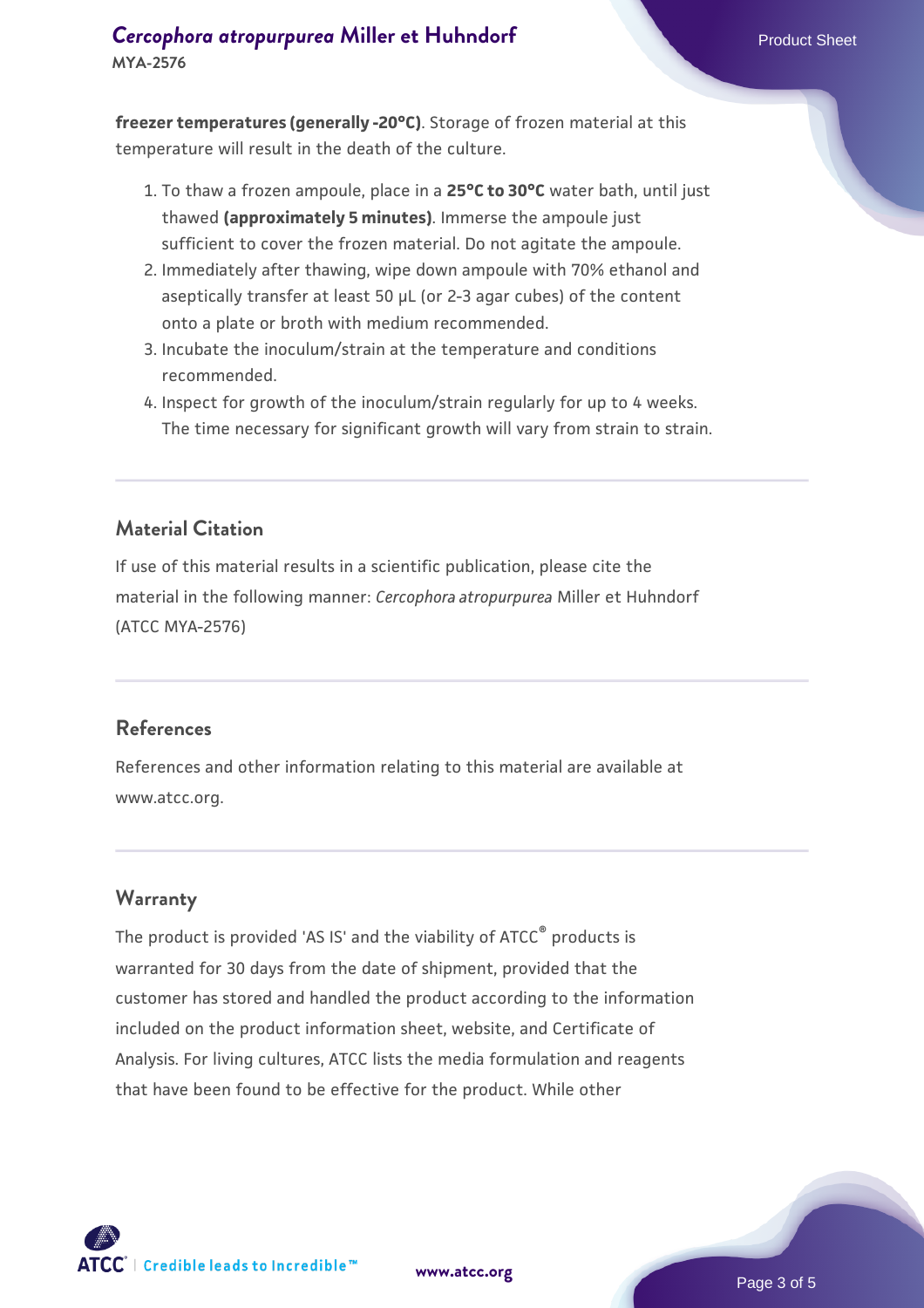unspecified media and reagents may also produce satisfactory results, a change in the ATCC and/or depositor-recommended protocols may affect the recovery, growth, and/or function of the product. If an alternative medium formulation or reagent is used, the ATCC warranty for viability is no longer valid. Except as expressly set forth herein, no other warranties of any kind are provided, express or implied, including, but not limited to, any implied warranties of merchantability, fitness for a particular purpose, manufacture according to cGMP standards, typicality, safety, accuracy, and/or noninfringement.

#### **Disclaimers**

This product is intended for laboratory research use only. It is not intended for any animal or human therapeutic use, any human or animal consumption, or any diagnostic use. Any proposed commercial use is prohibited without a license from ATCC.

While ATCC uses reasonable efforts to include accurate and up-to-date information on this product sheet, ATCC makes no warranties or representations as to its accuracy. Citations from scientific literature and patents are provided for informational purposes only. ATCC does not warrant that such information has been confirmed to be accurate or complete and the customer bears the sole responsibility of confirming the accuracy and completeness of any such information.

This product is sent on the condition that the customer is responsible for and assumes all risk and responsibility in connection with the receipt, handling, storage, disposal, and use of the ATCC product including without limitation taking all appropriate safety and handling precautions to minimize health or environmental risk. As a condition of receiving the material, the customer agrees that any activity undertaken with the ATCC product and any progeny or modifications will be conducted in compliance with all applicable laws, regulations, and guidelines. This product is provided 'AS IS' with no representations or warranties whatsoever except as expressly set forth herein and in no event shall ATCC, its parents, subsidiaries, directors, officers,